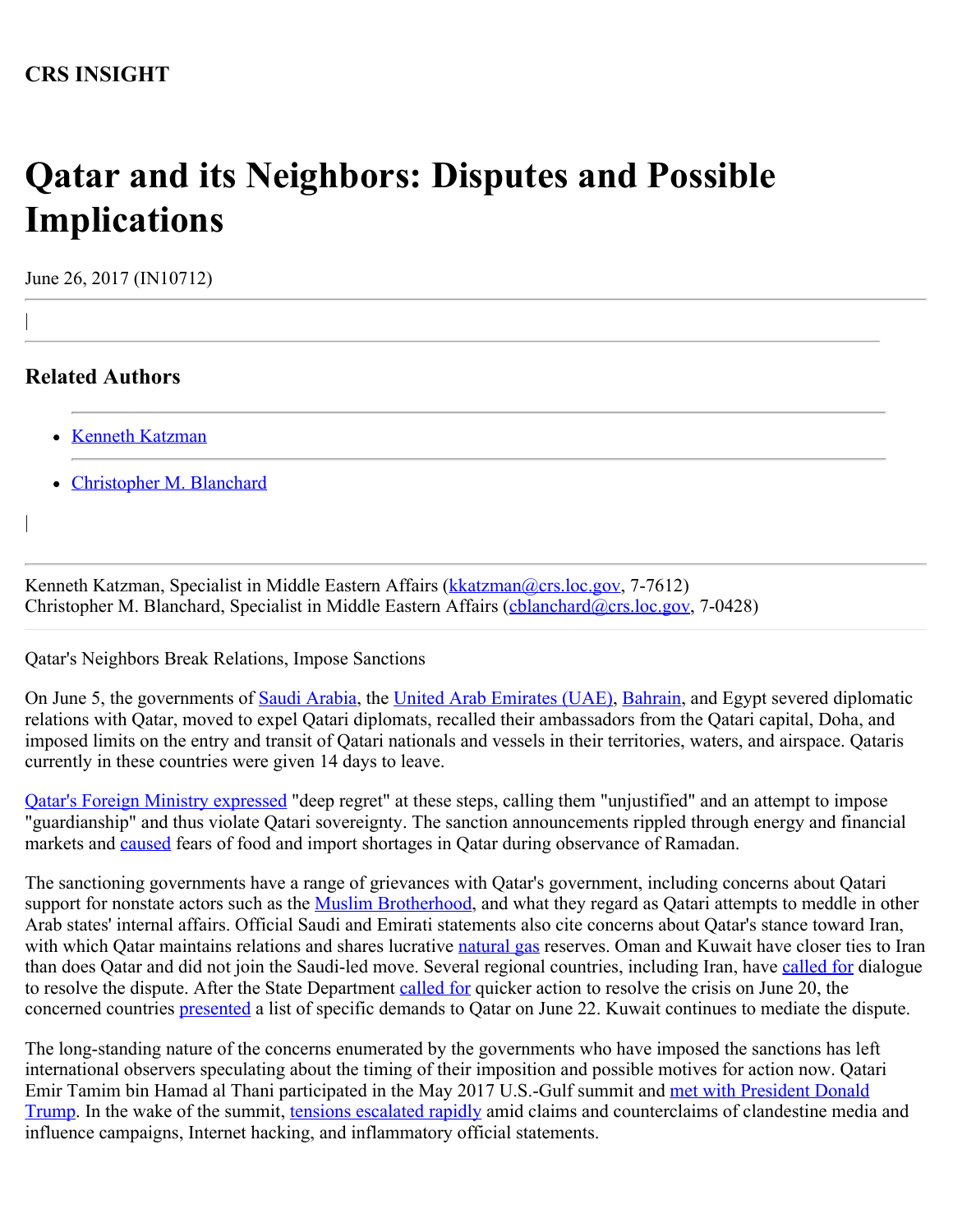## Context of the Dispute

Since a 1995 leadership change, Qatar has used its ample financial resources to implement a foreign policy characterized by engagement with a wide range of regional actors and frequently in contradiction to the policies of Saudi Arabia and other members of the GCC. As noted, Qatar has embraced Muslim Brotherhood-linked groups, arguing that they represent a moderate political Islamist movement that can foster regional stability. Qatar has engaged Israeli officials and hosted leaders of the Palestinian Islamist group Hamas, and maintained ties to Iran even while maintaining defense cooperation with the United States that is largely directed at containing Iran.

Qatar, like some of the other GCC states, has sought to shape the outcome of regional uprisings since 2011, in some cases using its own military forces, such as in Libya. In Syria, Qatar has joined other GCC states in assisting groups opposed to President Bashar Al Asad, but some of the Syrian groups Qatar has helped have been [accused of having ties](https://www.nytimes.com/2014/09/08/world/middleeast/qatars-support-of-extremists-alienates-allies-near-and-far.html?_r=0) [to Al Qaeda.](https://www.nytimes.com/2014/09/08/world/middleeast/qatars-support-of-extremists-alienates-allies-near-and-far.html?_r=0) In March 2014, these and related differences—including over the 2013 military overthrow of an elected Muslim Brotherhood-linked President of Egypt—widened to the point where Saudi Arabia, UAE, and Bahrain withdrew their ambassadors from Doha. [The Ambassadors returned in November 2014](http://www.reuters.com/article/us-gulf-summit-ambassadors-idUSKCN0J00Y420141116) in exchange for mutual pledges not to interfere in each other's affairs, but the underlying policy differences remained.

## Potential Implications for the United States

The rift raises questions for U.S. security operations in the region, including efforts to secure the Persian Gulf region and to combat the Islamic State organization. [U.S.-Qatar relations](https://www.state.gov/r/pa/ei/bgn/5437.htm) are multifaceted and it seems unlikely that bilateral military ties will be immediately disrupted by the dispute. Nevertheless, U.S. operations in the region benefit from fluid interrelationships among GCC defense facilities, which could be complicated or interrupted by the measures against Qatar. To date, the U.S. Department of Defense has not identified any resulting changes to U.S. or coalition military operations.

The United States and Qatar signed a formal Defense Cooperation Agreement (DCA) in June 1992. It was renewed for 10 years, [reportedly](http://ssi.armywarcollege.edu/pdffiles/pub185.pdf) with some modifications, in December 2013. The text of the pact is classified, but it reportedly [addressed U.S. military access t](http://ssi.armywarcollege.edu/pdffiles/pub185.pdf)o Qatari military facilities, prepositioning of U.S. military equipment, and training of Qatar's military force of about 12,000.

Approximately [10,000 U.S. troops are currently deployed at the various facilities in Qatar](https://www.voanews.com/a/turkey-opens-first-middle-east-military-base-in-qatar/3323653.html) and participate in various U.S. operations, including Operation Inherent Resolve (OIR) against the Islamic State organization. Most are U.S. [Air](http://www.afcent.af.mil/Units/379th-Air-Expeditionary-Wing/Fact-Sheets/Display/Article/501479/379th-air-expeditionary-wing-fact-sheet/) [Force](http://www.afcent.af.mil/Units/379th-Air-Expeditionary-Wing/Fact-Sheets/Display/Article/501479/379th-air-expeditionary-wing-fact-sheet/) personnel based at the Al Udeid air base southwest of Doha, which hosts the forward headquarters for U.S. Central Command (CENTCOM), its Air Component Commander, and its [Combined Air Operations Center](http://www.afcent.af.mil/About/Fact-Sheets/Display/Article/217803/combined-air-operations-center-caoc/). Al Udeid has been enhanced with Qatari and about \$450 million in U.S. military construction funding since 2003. The U.S. Army component of CENTCOM [prepositions material at Camp As Sayliyah](http://www.aschq.army.mil/home/AFSBn_Qatar.aspx).

Congress reviews [ongoing sales of U.S. defense articles and services](http://www.defensenews.com/articles/us-qatar-fighter-jet-sale-worth-21b-in-middle-of-diplomatic-crisis) to Qatar and the other GCC countries. On June 26, Senate Foreign Relations Committee chairman Senator Bob Corker *informed* the State Department that he would withhold informal clearances on sales of lethal military equipment to the GCC until the committee is provided with "a better understanding of the path to resolve the current dispute and reunify the GCC."

To date, Qatar's neighbors have not signaled an intent to prohibit the transit of U.S.-flagged aircraft and vessels to Qatar through adjacent airspace or waters, including civilian airlines that are partnered with Qatar Airways, which has suspended flights to Saudi Arabia, the UAE, Egypt, and Bahrain in response to reciprocal flight bans from those countries. Transit constraints could affect [U.S. citizens,](https://qa.usembassy.gov/message-u-s-citizens-qatar/) [businesses](http://www.amchamqatar.org/), and universities operating in Qatar and the other parties to the dispute.

On June 5, [Secretary of State Rex Tillerson linked](https://www.state.gov/secretary/remarks/2017/06/271571.htm) the dispute to "a growing list of some irritants in the region," encouraged "the parties to sit down together," and added, "we think it is important that the GCC remain unified." On June 6, [President Trump](https://twitter.com/realDonaldTrump/status/872086906804240384) appeared to side with the Saudi-led move and with accusations that Qatari donors are supplying funds to militant groups. However, on June 7, he [spoke with Emir Tamim](https://www.whitehouse.gov/the-press-office/2017/06/07/readout-president-donald-j-trumps-call-amir-sheikh-tameem-bin-hamad-al) and "offered to help the parties resolve their differences, including through a meeting at the White House if necessary." On June 23, White House Press Secretary Sean Spicer [referred](https://www.whitehouse.gov/the-press-office/2017/06/23/press-briefing-press-secretary-sean-spicer-6232017-56) to the dispute as "a family issue" that the countries concerned "should work out." Spicer stated that